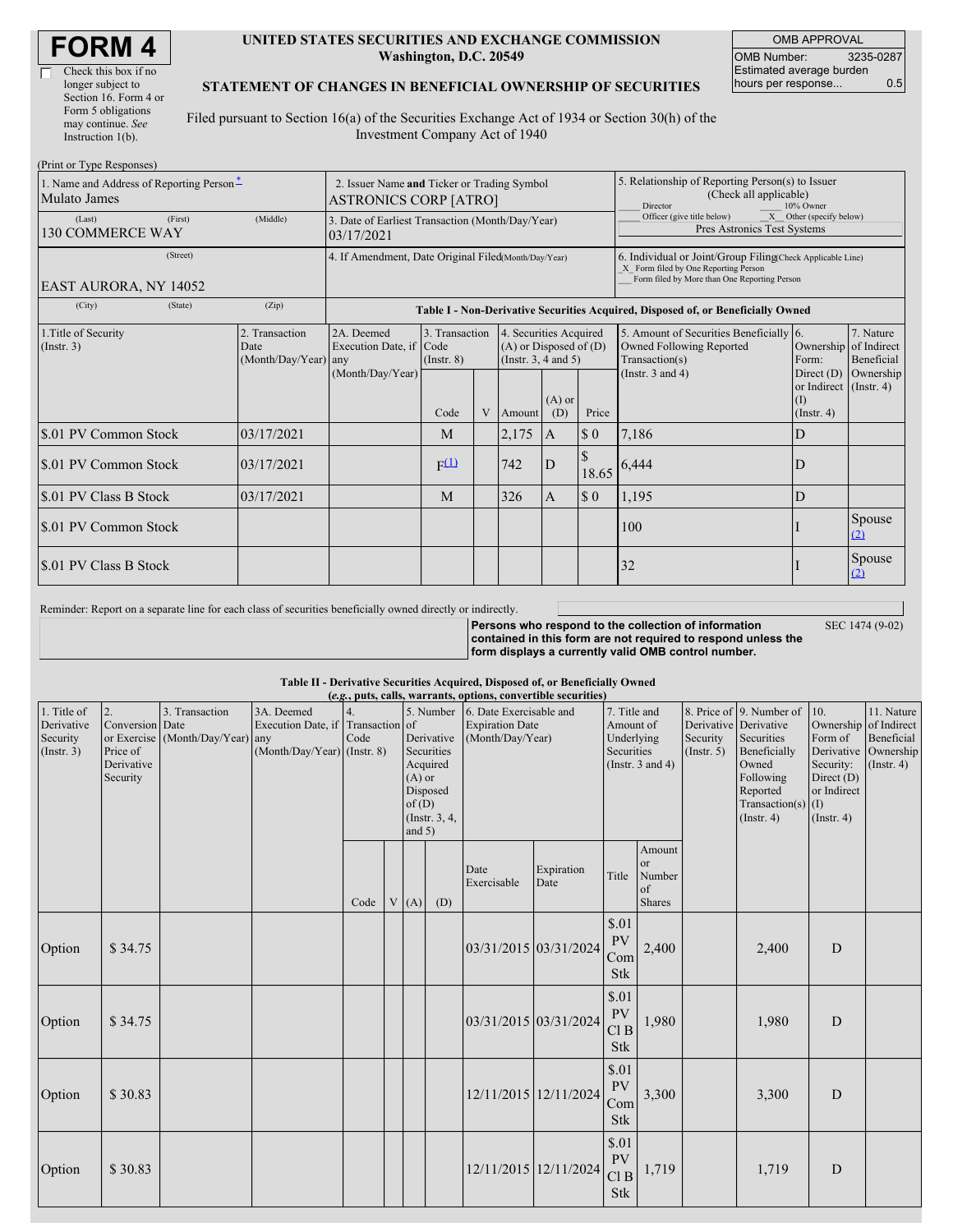| Option                                                                                                      | \$27.72  |            |             |       |                       | 12/03/2016 12/03/2025 | $\$.01$<br>${\rm PV}$<br>Com<br><b>Stk</b>                                                                                                                                                 | 4,300      |          | 4,300            | ${\rm D}$ |  |
|-------------------------------------------------------------------------------------------------------------|----------|------------|-------------|-------|-----------------------|-----------------------|--------------------------------------------------------------------------------------------------------------------------------------------------------------------------------------------|------------|----------|------------------|-----------|--|
| Option                                                                                                      | \$27.72  |            |             |       |                       | 12/03/2016 12/03/2025 | \$.01<br>${\rm PV}$<br>Cl B<br><b>Stk</b>                                                                                                                                                  | 1,387      |          | 1,387            | ${\bf D}$ |  |
| Option                                                                                                      | \$31.76  |            |             |       | 12/14/2017 12/14/2026 |                       | \$.01<br>PV<br>Com<br>Stk                                                                                                                                                                  | 6,560      |          | 6,560            | ${\rm D}$ |  |
| Option                                                                                                      | \$31.76  |            |             |       | 12/14/2017 12/14/2026 |                       | \$.01<br><b>PV</b><br>Cl B<br>$\operatorname*{Stk}% \nolimits_{\mathbb{Z}}\left( \mathbb{Z}^{\Sigma\left( 1\right) }% ,\mathbb{Z}^{\Sigma\left( 2\right) }\right)$                         | 984        |          | 984              | ${\rm D}$ |  |
| Option                                                                                                      | \$35.61  |            |             |       | 12/12/2018 12/12/2027 |                       | \$.01<br>${\rm PV}$<br>Com<br>$\operatorname*{Stk}% \nolimits_{\mathbb{Z}}\left( \mathbb{Z}^{\Sigma\left( 1\right) }% ,\mathbb{Z}^{\Sigma\left( 2\right) }\right)$                         | 7,950      |          | 7,950            | ${\bf D}$ |  |
| Option                                                                                                      | \$35.61  |            |             |       | 12/12/2018 12/12/2027 |                       | \$.01<br>${\rm PV}$<br>Cl B<br>Stk                                                                                                                                                         | 1,193      |          | 1,193            | ${\bf D}$ |  |
| Restricted<br>Stock<br>Unit                                                                                 | (3)      | 03/17/2021 | $\mathbf M$ | 2,175 | (4)                   | (4)                   | \$.01<br><b>PV</b><br>Com<br><b>Stk</b>                                                                                                                                                    | 2,175      | $\$$ $0$ | $\boldsymbol{0}$ | ${\bf D}$ |  |
| Restricted<br>Stock<br>Unit                                                                                 | (5)      | 03/17/2021 | $\mathbf M$ | 326   | $\left(4\right)$      | (4)                   | \$.01<br><b>PV</b><br>$\mathop{\rm Cl}\nolimits$ B<br>$\operatorname*{Stk}% \nolimits_{\mathbb{Z}}\left( \mathbb{Z}^{\Sigma\left( 1\right) }% ,\mathbb{Z}^{\Sigma\left( 2\right) }\right)$ | 326        | $\$$ $0$ | $\boldsymbol{0}$ | ${\bf D}$ |  |
| Option                                                                                                      | \$31.57  |            |             |       | 12/13/2019 12/13/2028 |                       | \$.01<br><b>PV</b><br>Com<br>Stk                                                                                                                                                           | 11,570     |          | 11,570           | ${\rm D}$ |  |
| Restricted<br>$\operatorname*{Stock}% \left( X\right) \equiv\operatorname*{Stock}(\mathbb{R}^{2n})$<br>Unit | $\Omega$ |            |             |       | $\overline{6}$        | $\underline{(6)}$     | \$.01<br><b>PV</b><br>Com<br>$\operatorname*{Stk}% \nolimits_{\mathbb{Z}}\left( \mathbb{Z}^{\Sigma\left( 1\right) }% ,\mathbb{Z}^{\Sigma\left( 2\right) }\right)$                          | 2,306      |          | 2,306            | ${\rm D}$ |  |
| Option                                                                                                      | \$30.04  |            |             |       |                       | 12/09/2020 12/09/2029 | \$.01<br>${\rm PV}$<br>Com<br>$\operatorname*{Stk}% \nolimits_{\mathbb{Z}}\left( \mathbb{Z}^{\Sigma\left( 1\right) }% ,\mathbb{Z}^{\Sigma\left( 2\right) }\right)$                         | 18,150     |          | 18,150           | ${\bf D}$ |  |
| Restricted<br>Stock<br>Unit                                                                                 | (3)      |            |             |       | $\Omega$              | (7)                   | \$.01<br>${\rm PV}$<br>Com<br>Stk                                                                                                                                                          | 8,650      |          | 8,650            | ${\rm D}$ |  |
| Option                                                                                                      | \$14.45  |            |             |       | 01/22/2022 01/22/2031 |                       | \$.01<br>${\rm PV}$<br>Com<br>$\operatorname*{Stk}% \nolimits_{\mathbb{Z}}\left( \mathbb{Z}^{\Sigma\left( 1\right) }% ,\mathbb{Z}^{\Sigma\left( 2\right) }\right)$                         | 27,000     |          | 27,000           | ${\rm D}$ |  |
| Restricted<br>Stock<br>Unit                                                                                 | $\Omega$ |            |             |       | (8)                   | (8)                   | \$.01<br>${\rm PV}$<br>Com<br>$\operatorname*{Stk}% \nolimits_{\mathbb{Z}}\left( \mathbb{Z}^{\Sigma\left( 1\right) }% ,\mathbb{Z}^{\Sigma\left( 2\right) }\right)$                         | 630        |          | 630              | ${\rm D}$ |  |
| Restricted<br>Stock<br>Unit                                                                                 | (3)      |            |             |       | (9)                   | $\Omega$              | \$.01<br>${\rm PV}$<br>Stk                                                                                                                                                                 | Com 10,450 |          | 10,450           | ${\bf D}$ |  |

# **Reporting Owners**

| TTCINCIONIA |
|-------------|
|             |